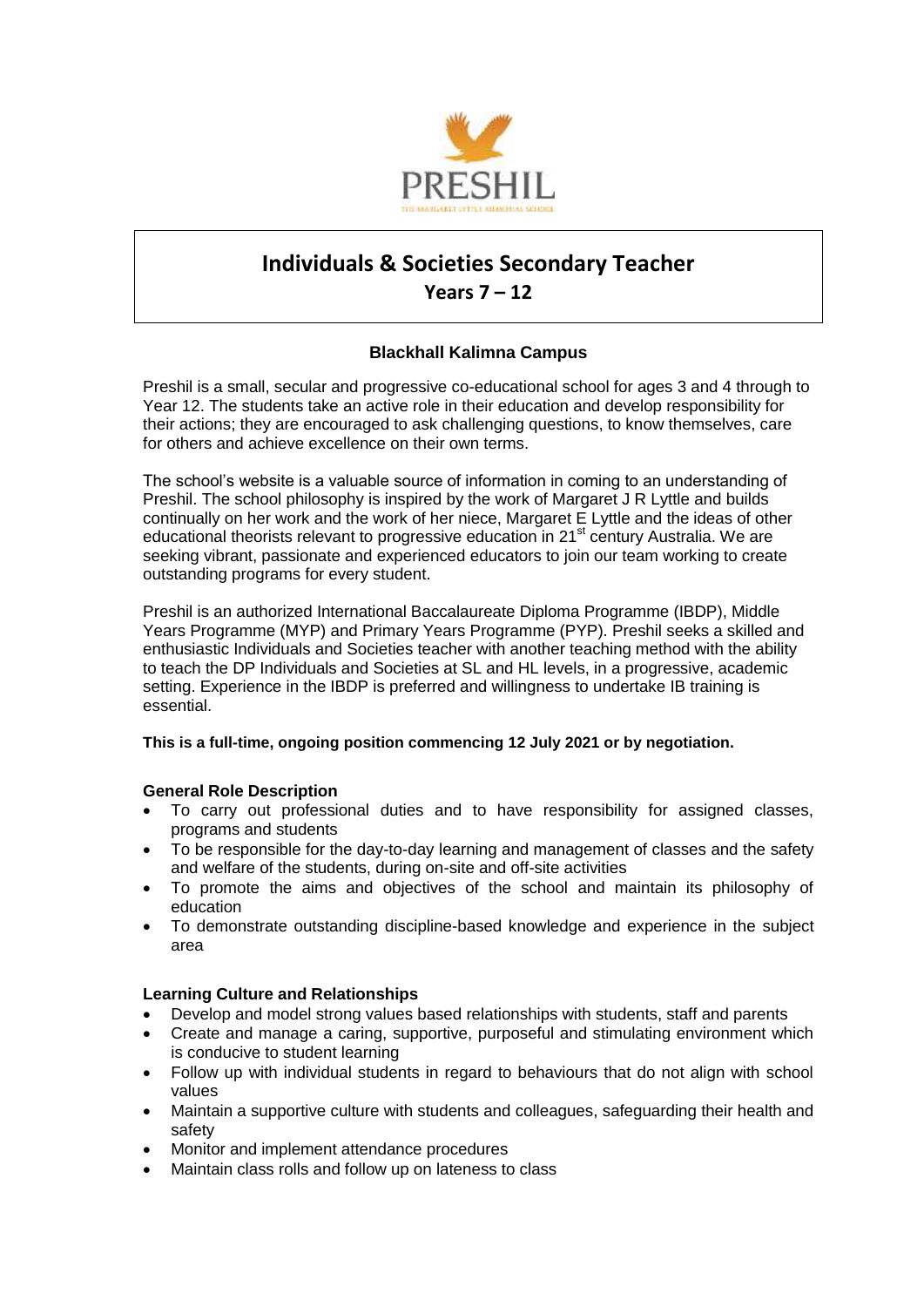- Encourage and initiate opportunities for student feedback on their learning and classroom experience
- Model exemplary organisation and punctuality

## **Planning and Development of Programs and Policies**

- Participate in all required school meetings, parent evenings and whole school training events
- Contribute to the development and co-ordination of a particular area of the curriculum
- Actively participate in the school's strategic planning team that contributes to the development of policies and programs
- Ensure that school policies are reflected in daily practice

## **Learning and Teaching**

- Plan and deliver effective teaching and learning programs that align with the school philosophy, the MYP and the DP and national curriculum
- Identify clear teaching objectives and learning outcomes, with appropriate challenge and high expectations for all students
- Ensure personalisation of learning to reflect different styles, abilities and interests
- Develop the social, emotional and cultural aspects of students' learning
- Ensure students work to the best of their ability and that organisation and work habits are reviewed and developed in all classes

## **Learning Programs**

- To document unit plans using Managebac to enable sharing of curriculum across the school and to develop scope and sequences for each subject
- Participate in the collaborative development and evaluation of curriculum, and monitor, through observation and evaluation, the effectiveness of the learning/teaching program
- Maintain up-to-date subject and pedagogical knowledge
- Select and use a range of different learning resources and equipment
- Supervise and support the work of teaching assistants, trainee teachers and newly qualified teachers

#### **Feedback on Learning and Assessment**

 Maintain a regular system of monitoring, feedback and assessment, record-keeping and reporting of students' progress

#### **Pastoral Care and Extra Curricula – Camps and Activities**

- Participate in and organise co-curricular programs and activities that support the teaching program, such as excursions, social activities, sporting events, open days, performances, displays of student work, activities program and the school camps program
- Actively contribute to the wellbeing of students through mentoring and tracking of individual students, student forums, home groups and individual support

#### **Communication with Parents**

- Initiate communication and consultation with parents on a regular basis over all aspects of their children's education – academic, social and emotional
- Use a range of communication approaches including email, phone contact, web platforms and meetings
- Follow up with parents any concerns in regard to engagement, attendance, punctuality and behaviour